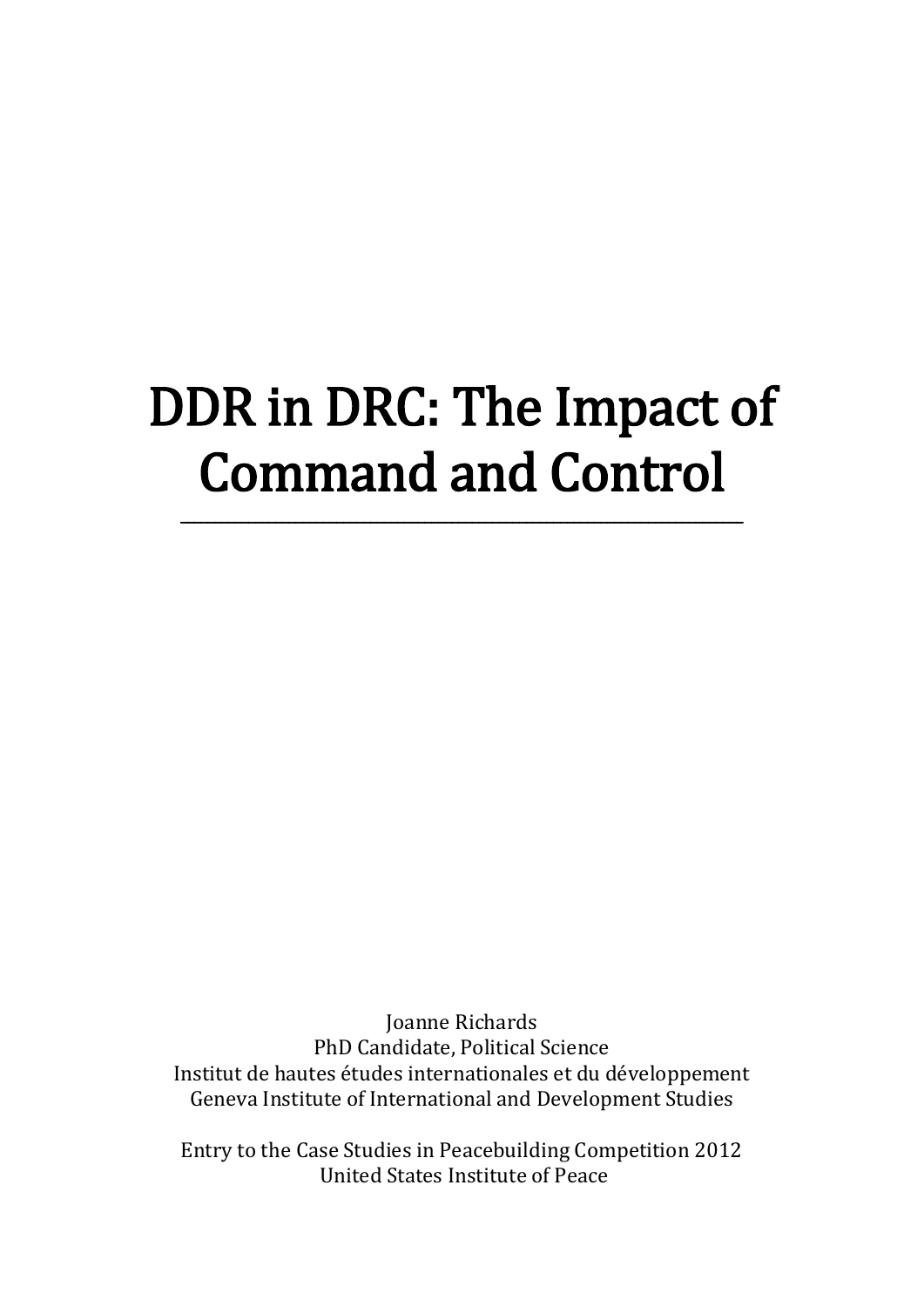#### **Introduction**

This case study examines Disarmament, Demobilization and Reintegration (DDR) in the Democratic Republic of Congo. In September 2011 the DRC's national program of DDR came to a close, ending a difficult and drawn out process. In early 2003, an estimated 150,000 combatants were expected to be processed and returned to civilian life under the government's national plan for DDR.<sup>1</sup> Since that time, existing armed groups have splintered and new armed groups have emerged in DRC. By December 2009, 208,438 combatants had handed over weapons and demobilized.<sup>2</sup> However other combatants have continued to fight. This case study examines why this variation exists. Two central questions are addressed. First, why have some combatants in DRC joined DDR programs while others have resisted? Second, how do individual motivations for and against DDR differ by military rank?

DDR practitioners increasingly recognize that high ranking officers, particularly military commanders, may refuse DDR because they are dissatisfied with the incentives on offer.<sup>3</sup> DDR programs typically offer combatants some kind of transitional assistance package in order to ease their return to civilian life. Typical incentives include an on-the-spot cash payment to cover the ex-combatant's immediate needs, followed by a series of monthly cash payments. Vocational training is also often offered. Some DDR programs provide the same incentives to all former combatants.<sup>4</sup> However, other DDR programs vary these benefits in accordance with an individual's military rank.<sup>5</sup> The logic behind ranked incentive schemes is that commanders may profit more from armed conflict than their troops. As a result, these individuals may be reluctant to accept DDR, particularly if demobilizing means accepting a package which offers less than can be gained from continuing to fight.

Less is known about why low ranking combatants enter DDR or resist. From a practitioner perspective, the demobilization of rank and file fighters is viewed as a voluntary process driven by the political will of armed group leaders. <sup>6</sup> This explains why DDR programs are typically discussed during peace talks, when high-ranking representatives from opposing sides agree to cease hostilities.<sup>7</sup> The assumption is that when leaders agree to peace, their followers will simply follow. However, the political preferences of low-level combatants may be more extreme or more moderate than those of their leaders. Some low-level combatants may have also joined armed groups for entirely apolitical reasons such as greed or social status.<sup>8</sup> For political will to filter down to the rank and file, a leader must possess strong command and control over his or her troops. Unfortunately this kind of command and control can also be used to block demobilization of the rank and file when high-level political will is lacking. This was observed, for example, following the Bicesse Accords in Angola.<sup>9</sup> Currently we have only a limited understanding of how leaders and military commanders use incentives and constraints to influence their troops with regards to DDR.

This case study aims to shed light on the relationship between soldiers and commanders, and examines the impact of command and control on DDR in DRC. Here DDR refers to the formal DDR program initiated by the DRC government.<sup>10</sup> This program was designed to collect arms and munitions (disarmament), to convert soldiers to civilians (demobilization), and to return former combatants to their communities of choice (reintegration). Command and control is defined as the act of giving orders and of monitoring and influencing how these orders are carried out.<sup>11</sup> Military commanders are the focal point of command and control because they give orders to subordinates, but also receive orders from higher-ups. Five armed groups are subject to analysis. These are CNDP, RCD-Goma, PARECO, APCLS and Mai Mai Kifuafua. Information is drawn from interviews with former members of these groups conducted between June and September 2011 in Goma, North Kivu province. Respondents are former rank and file combatants, platoon commanders, lieutenants, sergeants, colonels and staff officers. This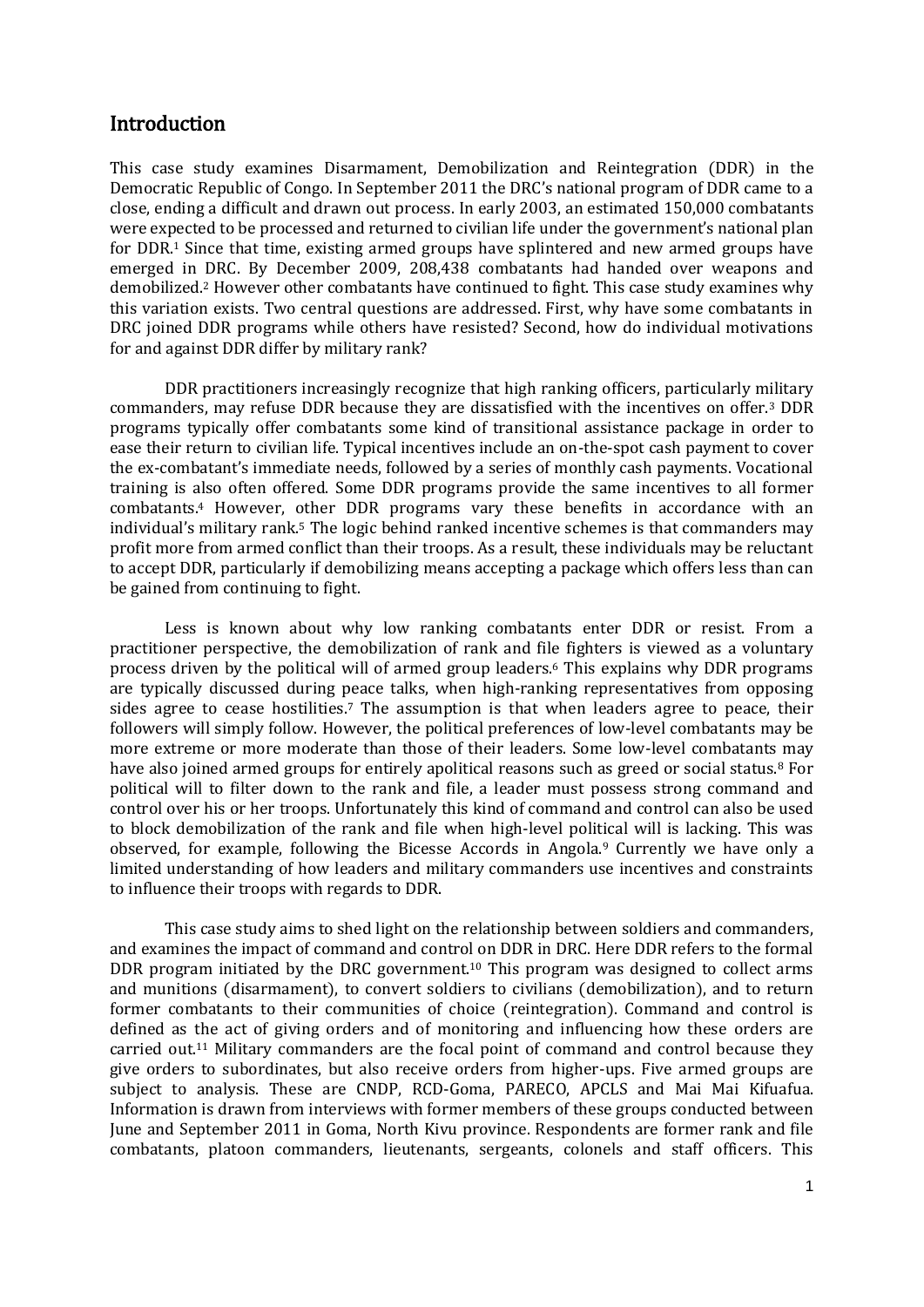interview data is collaborated and cross-checked against interviews with DDR practitioners in DRC, and also against a detailed review of the relevant literature.

The analysis shows that command and control over low ranking troops in all five armed groups was strong. Commanders who refused to demobilize severely punished troops who attempted to desert their military unit. The introduction of one size fits all DDR programs also prompted some commanders to clamp down and increase the severity of this punishment. At worst, deserters could be killed or have family members killed. In this way, simply increasing the DDR payouts on offer to the rank and file may have the adverse effect of encouraging troops to stay within their armed group. This is because attempting to enter DDR risks consequences far greater than the benefits on offer. Ranked incentive schemes may therefore be helpful in groups where command and control is strong. This is because getting commanders to enter DDR removes constraints on low ranking soldiers and allows them to make their own choices. By contrast, in groups where command and control is weak, ranked incentive schemes may not be necessary. This is because orders, monitoring, and punishment do not interfere with individual choice to such a great extent.

## Background and Key Actors

The country now known as DRC gained independence from Belgian colonial rule in June 1960. Five years later, Mobutu Sese Seko became president, a position he occupied for 32 years. In October 1996 an armed rebellion broke out against Mobutu. This rebellion was planned and directed by Rwanda, and resulted in Mobutu's departure from power in May 1997.<sup>12</sup> The Congolese face of this rebellion was the AFDL armed group, headed by Laurent Désiré Kabila.<sup>13</sup> Kabila led a diverse coalition of anti-Mobutuist elements who claimed to be fighting against Mobutu's dictatorial regime. The movement also had substantial backing from the Banyamulenge, a Kinyarwanda speaking population of Tutsi-herders living in DRC's South Kivu province.<sup>14</sup> The Banyamulenge are originally from Rwanda, and their status as Congolese citizens has long been a highly politicized question.<sup>15</sup> On January 5th, 1972, a nationality law was passed granting Zairian citizenship to the Banyamulenge.<sup>16</sup> However a subsequent law, passed on June 29, 1981, retroactively retracted this status. This left many Banyamulenge faced with the threat of expulsion.

The precarious citizenship of the Banyamulenge in Zaire was exacerbated by events in neighboring Burundi and Rwanda. In 1993, the assassination of Burundian President Ndadaye triggered an exodus of Burundian Hutu into South Kivu. The next year roughly 1.2 million Rwandan Hutus crossed into North and South Kivu following the 1994 Rwandan genocide.<sup>17</sup> Many Hutu *genocidaires* and former Rwandan soldiers went into refugee camps in Uvira and Fizi (South Kivu province). These two areas have traditionally been home to the Congolese Tutsi Banyamulenge. Violence against the latter soon escalated. "Native" ethnic groups took advantage of the situation by colluding with the Hutu *genocidaires* and attempting to drive out the Banyamulenge. In an attempt to gain support from these "native" Zairians, Mobutu's regime armed the Hutus.<sup>18</sup> Furthermore, on April 28th, 1995, the Mobutu regime stripped all Banyamulenge of their Zairian citizenship and a little over a year later, the deputy governor of South Kivu ordered the Banyamulenge to leave Zaire. The Banyamulenge refused to leave, and turned to Rwanda for help.

At this time, Rwanda's Tutsi-led government was trying to deal with cross-border attacks launched by Hutu genocidaires from refugee camps in DRC. The coalescence of Banyamulenge and Rwandan interests prompted the latter to create an armed group, known as AFDL, which brought together Banyamulenge and various anti-Mobutuist elements with Rwandan forces.<sup>19</sup> The AFDL armed group was officially founded on October 18th, 1996. Nearly 8 months later,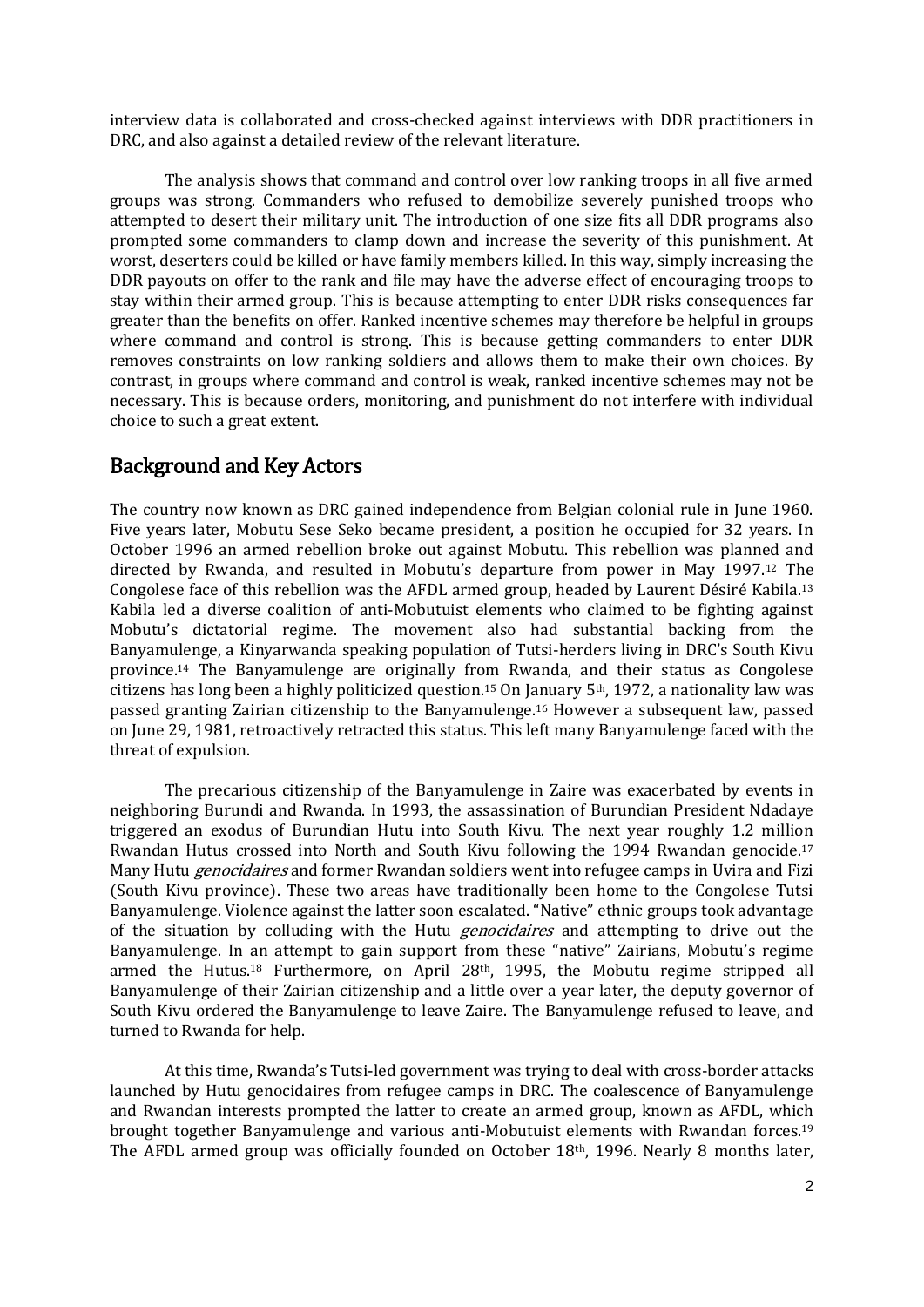Mobutu was ousted and AFDL's leader, Laurent Kabila was installed as president of the newly renamed Democratic Republic of Congo. Relations between Kabila and his Rwandan backers soon began to deteriorate. In large part this was because Rwandan troops remained in DRC even after Kabila took power. The highly visible presence of Rwandans in DRC's national army and government led Kabila to worry that he was perceived as a mere tool of Rwandan interests.<sup>20</sup> In an attempt to increase his internal legitimacy, he ordered all Rwandan and other foreign military to leave DRC on July 26th, 1998.

Rwanda reacted to Kabila's actions by supporting a military effort to remove him. The initial aim of this intervention was to replace Laurent Kabila with someone who would better help to secure Rwanda's western border. Uganda also justified its intervention in terms of border security.<sup>21</sup> Together Rwanda and Uganda formed a new armed group known as RCD which announced its leadership on August  $16<sup>th</sup>$ , 1998.<sup>22</sup> RCD fractured less than a year later and from this point on the original RCD became known as RCD-Goma, while a new rebel group, the Ugandan-backed and Banande-based RCD-K/ML took root in Kisangani. RCD-Goma aimed to remove President Laurent Kabila, who was accused of corruption and tribalism.<sup>23</sup> However the rebels' military aims were thwarted when Angola, Namibia, Zimbabwe, and to a lesser extent Sudan, stepped in with military support for the incumbent. The war entered a period of stalemate, with many new groups emerging to challenge Kabila.<sup>24</sup> Other local self-defense forces, known as "Mai Mai" groups, fought on the side of the government. The stalemate was eventually broken with the signing of the Global and Inclusive Agreement in 2002.<sup>25</sup> This agreement committed RCD-Goma and the Mai Mai groups to integrate their troops into a newly reformed national army, FARDC.<sup>26</sup> These troops would then be given the choice of staying within the national army or returning to civilian life.

In order to implement this agreement, the DRC government produced a National Plan for DDR in May 2004. An implementing agency known as CONADER was also created.<sup>27</sup> According to the National Plan, an adult combatant reporting for a CONADER DDR program was to receive an immediate "safety net" payment of 110USD, an official card of demobilization, and 25USD per month for twelve months.<sup>28</sup> Adult ex-combatants were also eligible to receive support for socialeconomic reintegration, including the opportunity to receive schooling, professional training, or help with agricultural activities. The incentives for DDR were the same for all former adult fighters going through a CONADER program, regardless of their former rank. DDR got underway in DRC in November 2004, and a large majority of the armed group RCD-Goma was soon demobilized. However two dissident brigades within RCD-Goma refused army integration forming the new armed group, CNDP, in July, 2006.<sup>29</sup> Led by Laurent Nkunda, CNDP was backed by Rwanda and claimed to be fighting for the protection of the Tutsi population, including the Banyamulenge. Other new local defense groups soon emerged to counter what they saw as the threat posed by CNDP. These armed groups included Mai Mai Kifuafua and also, PARECO, a coalition of Mai Mai groups established on the  $3<sup>rd</sup>$  of March, 2007.<sup>30</sup> Representatives

from CNDP and these Mai Mai groups attended the Goma Peace Conference in early 2008 and signed the Acts of Engagement. However a faction within PARECO refused to implement the agreement. This faction formed the new armed group, APCLS, in April 2008 arguing that the interests of the Hunde community had been marginalized at the Goma Conference.<sup>31</sup>

Armed groups which signed the Acts of Engagement were incorporated under the DDR framework outlined in the government's 2004 National Plan. However in mid-December 2008, Rwanda and DRC reached a secret bilateral agreement to neutralize CNDP. According to this agreement, former CNDP fighters would be immediately integrated into FARDC. This "accelerated integration" process began in January 2009 and the vast majority of CNDP joined DRC's national army. Many members of PARECO and the other Mai Mai groups did the same. This integration process reduced the number of combatants expected to join DDR programs from roughly 20,000 to 5,000.<sup>32</sup> However, while many combatants have now either integrated or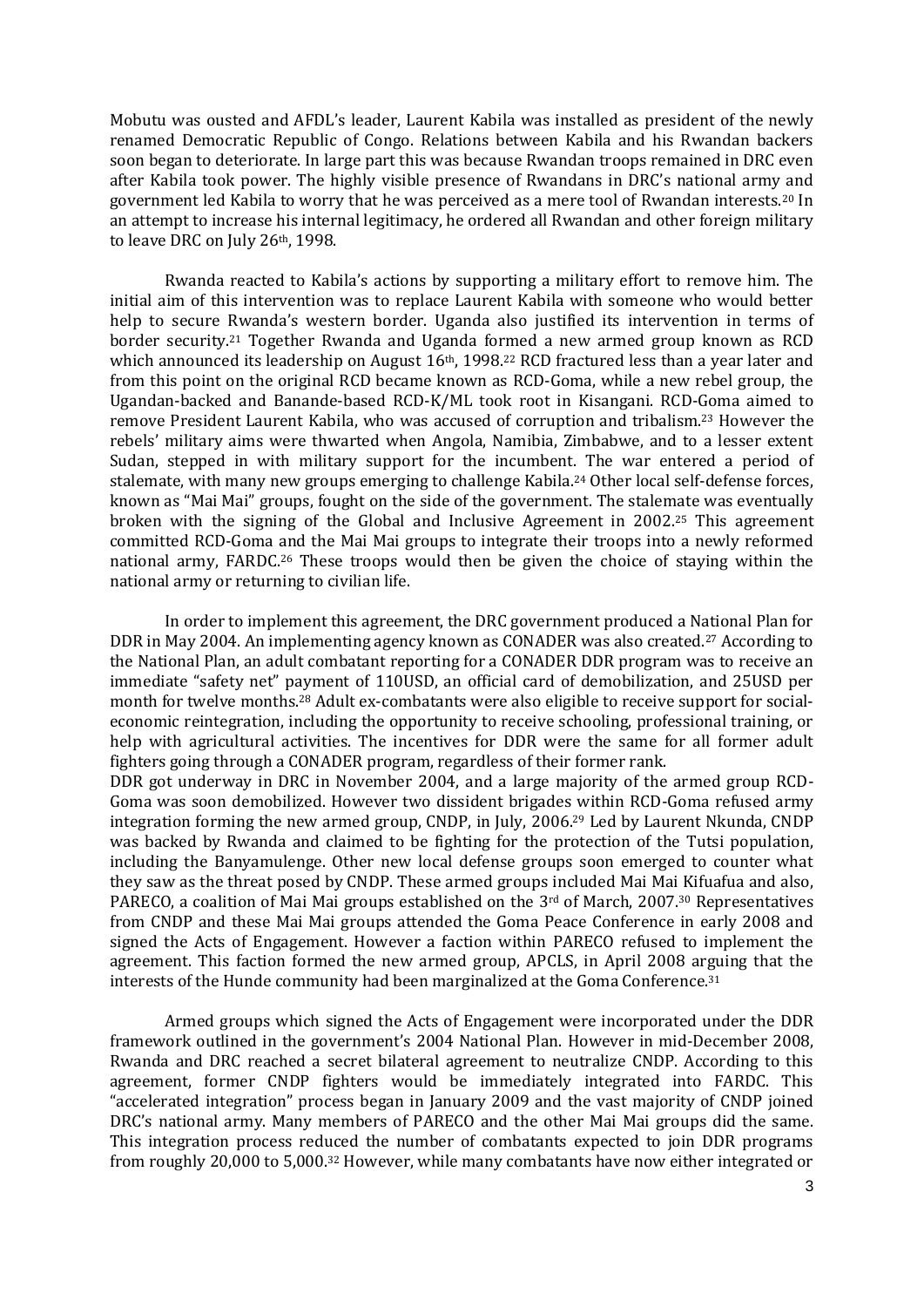demobilized, small groups of Congolese combatants continue to resist. In September 2011, as DDR officially closed, roughly 300-400 APCLS combatants and 300-400 PARECO combatants remained active in DRC.<sup>33</sup> Scattered groups of Mai Mai Kifuafua combatants also continued to refuse DDR.

# Armed Groups and Individual Ranks

In order to explain why some combatants have entered DDR while others have refused, it is helpful to look more closely at command and control. A natural starting point is to examine the organizational structure of the five armed groups analyzed here. Both RCD-Goma and CNDP had regular Rwandan and/or Ugandan army troops within their ranks. Owing to the influence of these external actors, both groups were organized in the same way as conventional national armies. More surprisingly, this model was also adopted by the Mai Mai groups including PARECO, APCLS and Mai Mai Kifuafua. As a former lieutenant in Mai Mai Kifuafua explained, this was because many Kifuafua commanders had previously served in DRC's national army.

A typical national army takes a large number of individuals and organizes them into smaller groups. Typically each small group has an immediate commander, making monitoring and surveillance of the entire army more manageable. To take an example, many national armies begin at the level of sections (or squads) consisting of around 9-10 soldiers.<sup>34</sup> A platoon is the next level of organization and may consist of three to five sections. Three to five platoons form a company (otherwise known as a battery or troop) which is headed by a captain. Four to six companies form a battalion (or squadron) headed by a lieutenant colonel. Two to five battalions form a brigade, three to five brigades form a division, and in turn, two or more divisions form a corps. Following this generic model, a national army will contain two or more corps and will be led by a general. This generic structure is illustrated in Table 1.

| Element                | <b>Size</b>              | Commander                     |
|------------------------|--------------------------|-------------------------------|
|                        |                          | Second in command             |
| Squad/Section          | 9 - 10 soldiers          | Sergeant                      |
| Platoon                | $16 - 44$ soldiers       | Lieutenant                    |
|                        |                          | Sergeant First Class or Staff |
|                        |                          | Sergeant                      |
| Company/Battery/Troop  | $62 - 190$ soldiers      | Captain                       |
|                        |                          | <b>First Sergeant</b>         |
| Battalion/Squadron     | 300 - 1,000 soldiers     | Lieutenant Colonel            |
|                        |                          | <b>Command Sergeant Major</b> |
| Brigade/Regiment/Group | 3,000 - 5,000 soldiers   | Colonel                       |
|                        |                          | <b>Command Sergeant Major</b> |
| Division               | 10,000 - 15,000 soldiers | Major General                 |
| Corps                  | 20,000 - 45,000 soldiers | Lieutenant General            |
| Army                   | $50,000 +$ soldiers      | General                       |

#### Figure 1:  $\Delta$  general national army structure  $35$

All five of the armed groups analyzed here were organized according this general national army structure. Former RCD-Goma combatants reported that a brigade was made up of close to five battalions. In each battalion there were roughly 150 troops or six companies, and in each company there were three platoons and three sections. Ex-combatants within PARECO reported that the group was identical to DRC's national army, FARDC, except that it lacked reinforcements. A PARECO platoon was made up of somewhere between 20 to 40 soldiers and a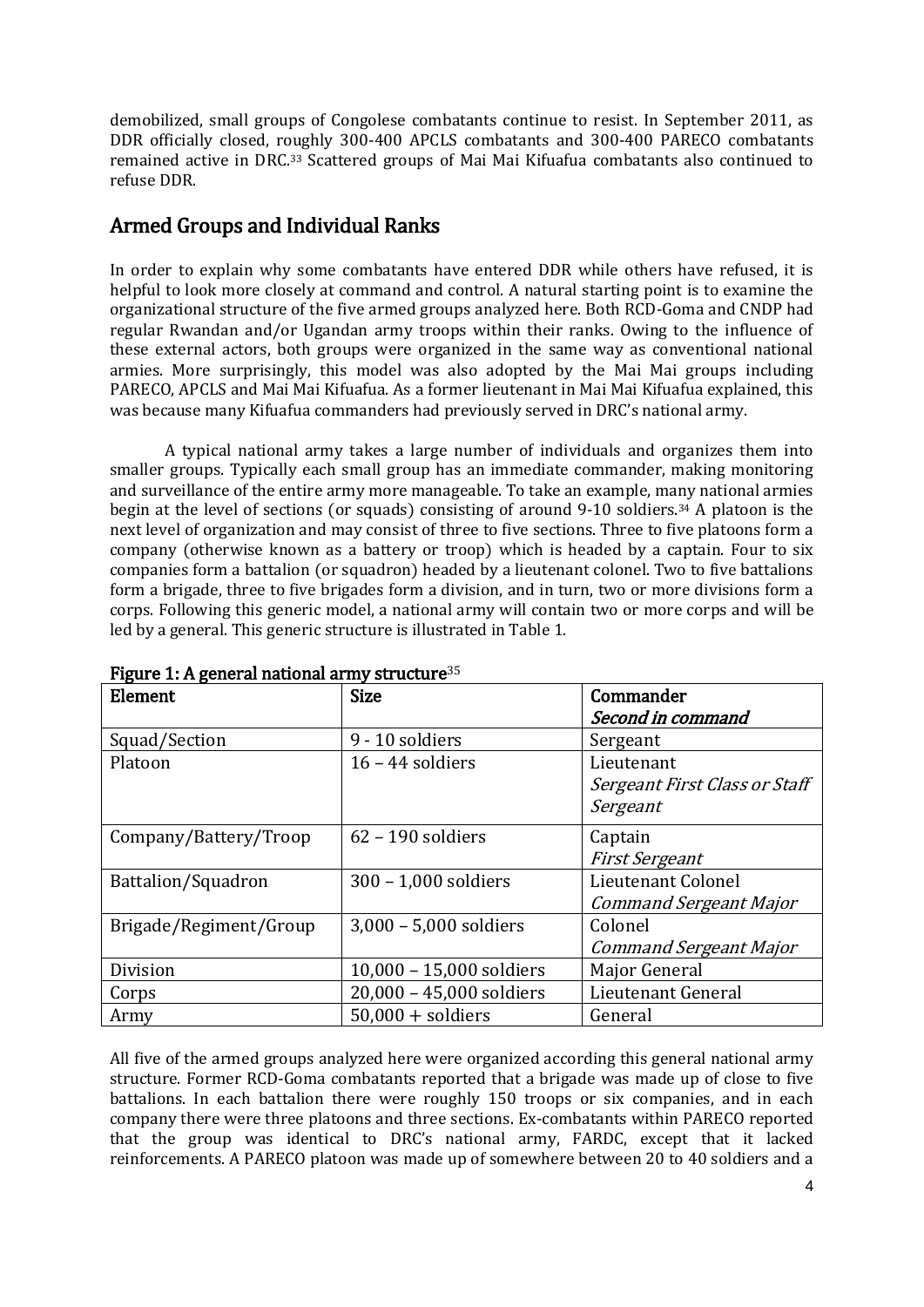company was composed of roughly 70-80 soldiers. APCLS was similarly organized into sections (consisting of five soldiers), platoons (which were made up of three sections), followed by companies and brigades. Six brigades formed a division managed by the leader of the group, General Janvier. Mai Mai Kifuafua was a much smaller group in which only 50 soldiers formed a battalion.

In national armies, individuals at high ranks have more responsibility and receive more compensation than individuals at lower ranks. This was also the case within the armed groups in DRC. As a former first-lieutenant in PARECO explained "the major receives more than the captain, the captain receives more than the first-lieutenant, and the first-lieutenant receives more than the second-lieutenant…in terms of food and salary." The personal staff of high ranking military commanders also shared some of the benefits accorded to higher ranks. A former bodyguard to a Major General within CNDP stated that he never made any attempt to leave the group because his quality of life was very good. Although he did not receive a salary, he was well provided for by the Major. He ate well and did not have to sleep outside with the lower ranks. For similar reasons a former escort to Colonel Felly (APCLS) also stated that life in the group was easier than civilian life. As this former escort was under 18 years of age she complained that she "was made to leave [APCLS] against her own will." At the time of her demobilization, APCLS had agreed to release child-soldiers.

Not all combatants were satisfied with life in the group. Mai Mai Kifuafua ex-combatants unanimously reported that it was difficult to find food. Congolese rank and file members of RCD-Goma also complained that they were treated badly by Rwandan troops in positions of command. Two former corporals stated that although it was unusual for them to be paid, on one occasion they were supposed to receive 12.50USD. Owing to deductions made by their superiors they received only 3000 Congolese Francs (a little less than 6USD). Former PARECO combatants similarly complained that when they did happen to receive a salary, battalion commanders would make deductions. Two ex-members of this group spoke of a system known as "Bank Lambert." Following this system, commanders would loan money to the troops when they needed it on the condition that double, or sometimes triple, the amount would be paid back. If an individual was unable to make the repayment, the balance would be deducted from his salary.

Many of the ex-combatants who spoke of the difficulties of life in the group stated that they were happy to enter DDR. When these combatants were asked about the one size fits all benefits provided by the government's DDR program many replied that they were just happy to be free. Leaving the group meant leaving their ranks behind. These respondents were all individuals at lower echelons of the military hierarchy, namely sergeants, lieutenants, and rank and file combatants. However a former captain with RCD-Goma expressed dissatisfaction at having been treated in the same way as his former subordinates. This dissatisfaction was compounded by the fact that he, like many ex-combatants in DRC, did not receive what was promised by government-led programs of DDR.<sup>36</sup> In part, this can be attributed to the mismanagement and temporary closure of CONADER.<sup>37</sup>

#### Punishment and Surveillance

Given the difficulties of life for some members of RCD-Goma, CNDP and the Mai Mai groups, many interviewees indicated that they wanted to leave their armed groups long before their actual date of demobilization. However the prospect of being caught and punished held them back. As these groups were organized similarly to national armies, it was possible for commanders to continuously monitor their troops. This section outlines precisely how the organization of each of these groups allowed for the detection of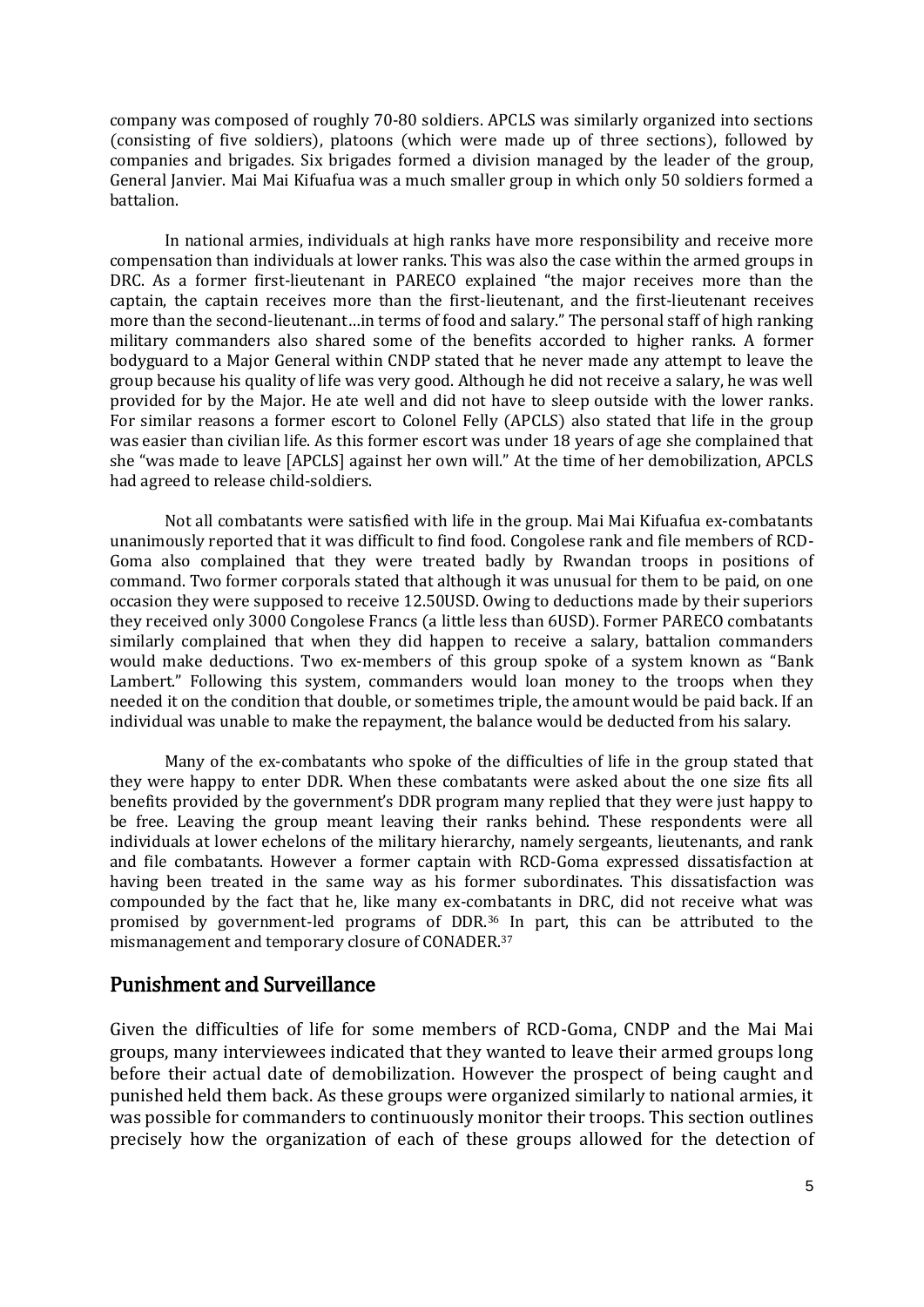potential deserters. It also outlines the punishments applied to those who attempted to leave without permission from their military hierarchy.

In national armies, commanders of battalions, brigades, divisions and corps typically delegate certain responsibilities to staff officers, known as S or G officers.<sup>38</sup> S officers help battalion and brigade commanders manage information and make decisions, whereas G officers work at the corps and division levels. Typically there are five staff officers at each echelon, each of which is responsible for a broad field of interest. S1 (G1) officers are responsible for personnel, S2 (G2) officers for intelligence, S3 (G3) officers for operations and training, S4 (G4) officers for logistics, and S5 (G5) officers for civil-military operations. RCD-Goma, CNDP, and the Mai Mai groups also followed this system. Ex-RCD-Goma combatants reported that S1 officers were responsible for paying the soldiers, S2 officers were responsible for military intelligence and for guarding the military prison, further, S3 officers were in charge of military planning. Members of CNDP, RCD-Goma, PARECO and Mai Mai Kifuafua also reported that S4 officers were responsible for managing the arms depot.

In the US Army, at echelons below the brigade level, certain soldiers perform functions which are similar to those performed by S officers. However, these soldiers do not have staff officer ("S") status.<sup>39</sup> By contrast, in the DRC armed groups, "S" designation was sometimes carried all the way down the military hierarchy. A former APCLS combatant reported that each section had its own S3. A former member of RCD-Goma similarly noted that a platoon of 12 people had its own S2 responsible for monitoring the troops. A former company commander with CNDP also explained that each section of 12 people had two chiefs responsible for observing the rank and file. These kinds of organizational structures meant that low ranking troops could be kept under surveillance at all times. Former rank and file combatants within RCD-Goma explained how a combatant who did not demonstrate the appropriate level of morale, or did not interact well with other troops would be suspected of being a potential deserter. They would then be reported to the commander who would decide on the appropriate punishment. A former captain in RCD-Goma also stated that if he did something wrong his superior could find out by talking to the S2. He would then be reported and punished.

The typical way for commanders to check for desertions among their troops was during military parades. In national armies, military parades are typically held for ceremonial purposes during national holidays.<sup>40</sup> Typically they consist of marching and weaponry drills. In DRC parades were held regularly in RCD-Goma, CNDP, and the Mai Mai groups. A PARECO platoon chief stated that parades would be held every morning, and if his captain demanded it, every hour throughout the day if necessary. At parades the platoon chief was required to count everyone present and write a list of attendees in his morning report. The morning report would then be passed on to his captain. In the report it was necessary to detail who was present, who was missing "without justification" and who was sick. If any individuals were absent without leave then the search for the individual would commence. A former APCLS combatant similarly said that commanders would ask combatants questions during military parades. This individual stated that because of the "fetishes" given to Mai Mai combatants they would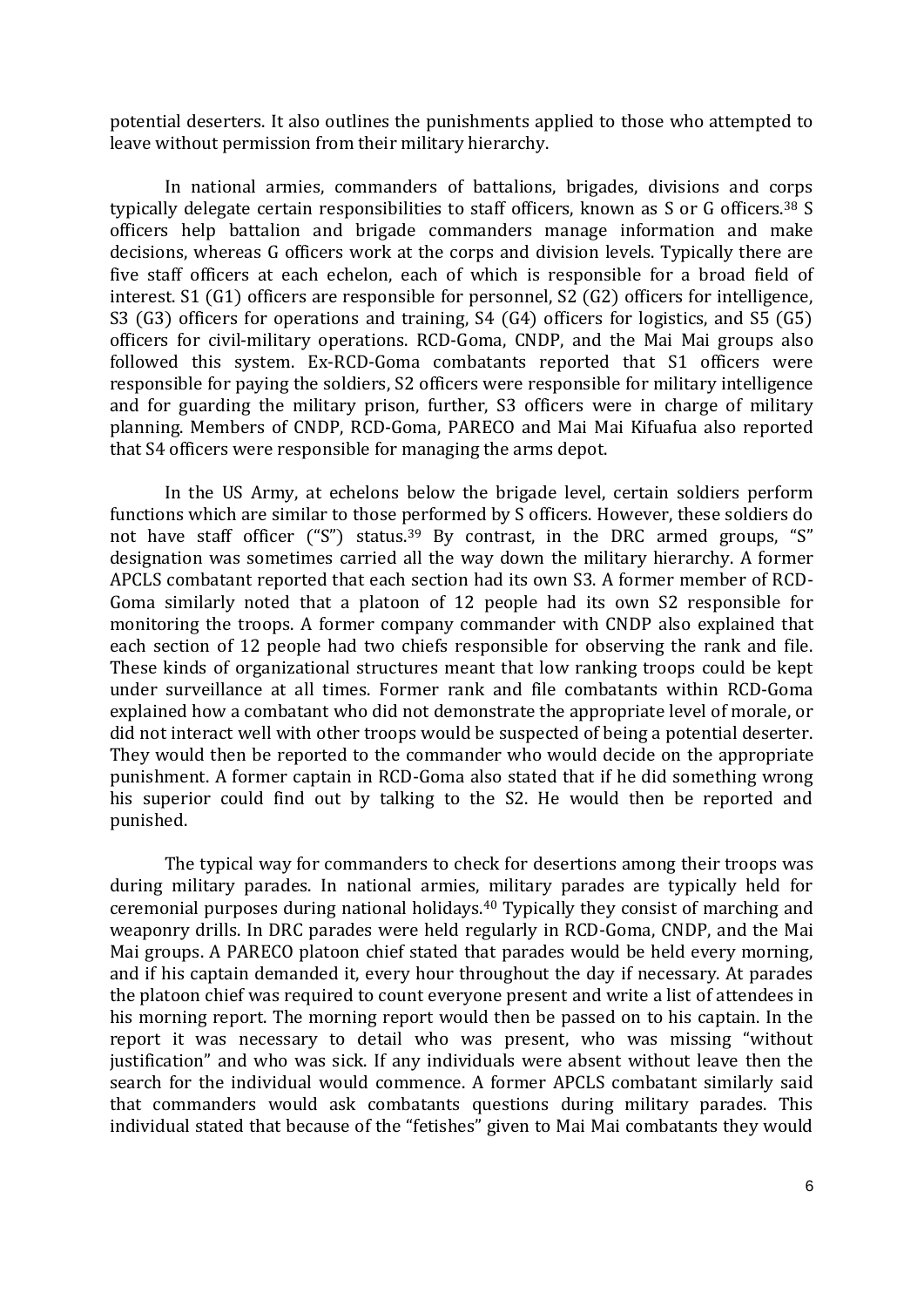tell the truth, meaning that individuals suspected of wanting to quit would be denounced.<sup>41</sup>

In some cases, it was possible for combatants to take a leave of absence from the group for one or two days. When this happened in CNDP, precautions were taken to ensure that the combatant did not desert whilst having the opportunity to do so.<sup>42</sup> A former sergeant within CNDP stated that a combatant going on leave would be issued with an official document. However before the combatant was allowed to depart, the registration number of his weapon would be recorded alongside the names of his mother, father, grandfather and other family members. This was done to make it easier to trace the combatant if he failed to return. It was also to let the combatant know that failure to come back would endanger his family. A former member of RCD-Goma explained how his parents were killed as a result of his escape attempt. Ex-combatants with Mai Mai Kifuafua also stated that the relatives of escapees were likely to suffer reprisals. A former lieutenant with the group stated that the group would even hold family members hostage until the escapee returned.

In short, many interviewees stated that they resisted DDR because of the dangers it presented to both themselves and their families. If a combatant's immediate commander refused to enter DDR it was highly unlikely that the combatant would be permitted to do so. In all five groups, punishments for desertion were severe and included imprisonment, death, and the killing of family members. Mai Mai Kifuafua combatants even reported that punishments were made more severe when DDR programs began. Overall, entering DDR required an opportunity rather than merely a motivation to do so. Some combatants stayed because the potential punishment was worse than enduring the lack of food and salary that life in the groups sometimes entailed. As mentioned in the previous section, others stayed because life in the group was comfortable.

## Lessons Learned: Will the rank and file follow?

The existing academic literature suggests that more robust DDR packages may encourage combatants to enter DDR programs.<sup>43</sup> By contrast, this case study suggests that slightly increased incentives are not likely to encourage the DDR of low ranking combatants when command and control is strong. Instead, in groups organized similarly to national armies, increased incentives may cause recalcitrant commanders to increase surveillance and punishment against those who attempt to leave. This may actually deter defections rather than encourage them. Increasing the incentives on offer may also encourage commanders to engage in new recruitment. They may do this in order to siphon off a cut of the DDR payments received by their troops.<sup>44</sup>

Slightly increasing the cash incentives on offer for DDR is also unlikely to placate military commanders. This case study suggests that commanders can make money by intercepting salaries which are sent from higher up in the military hierarchy and are intended for their troops. As occurred in the Mai Mai group PARECO, commanders can also charge their subordinates exorbitant rates on loans. In terms of pure cost-benefit calculus, a 25USD payment per month is unlikely to be attractive to an individual with a relatively large number of troops under his control. This case study suggests that for the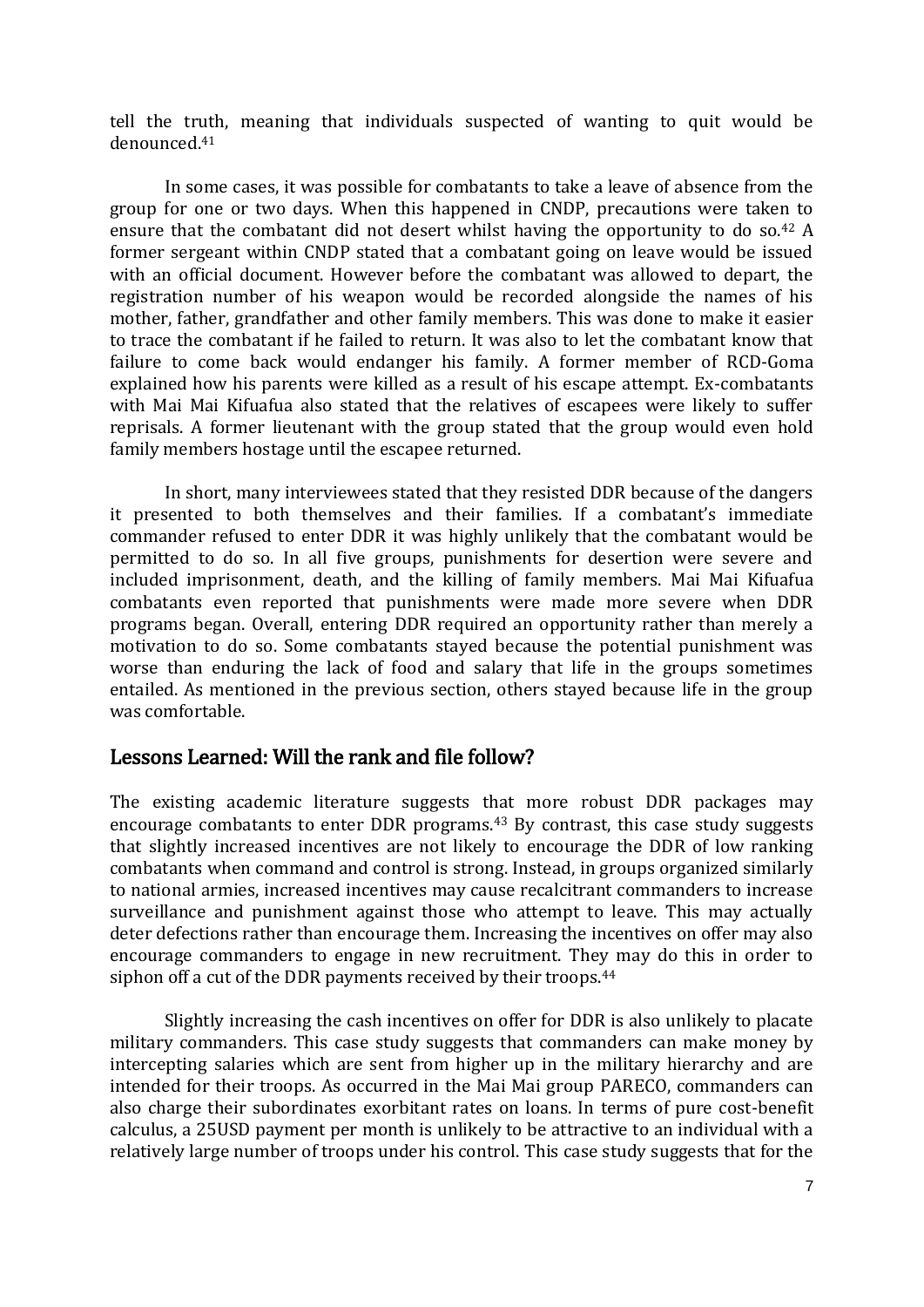ranks of captain and above, one size fits all incentives are unappealing not only in monetary terms but also in terms of status. Combatants may prefer not to leave their groups when they believe they are being given a less-than-honorable discharge.<sup>45</sup> A package more commensurate with the combatant's rank and foregone income may therefore be more appropriate.

DDR programmers have previously resisted ranked incentives schemes. Such schemes are thought to reinforce the very chain of command that DDR is trying to dismantle.<sup>46</sup> By contrast, this case study suggests that ranked incentives may be necessary in groups which are organized similarly to national armies. This is because where command and control is tight, lower ranking combatants may be presented with the opportunity to enter DDR only when their commander leaves the group. Among lower ranks, the simple motivation to join a DDR program will not be sufficient. Recalcitrant commanders may be reluctant to let go of even one of their troops for the simple reason that losing troops depletes military manpower. By contrast, simply raising the amount of a one size fits all incentive may work more efficiently in groups where command and control is weak. This is because orders, monitoring, and punishment do not interfere with individual choice to such a great extent.

It is also important to note that while ranks were superficially similar across the armed groups in DRC, commanders within the Mai Mai groups often did not have the same level of military training as commanders in RCD-Goma and CNDP. If employing a ranked incentive system, DDR programmers may have to deal with a situation in which commanders in one group complain that they are entitled to receive more than commanders in another. Looking closely at each group and its organizational structure will be required.

Finally it should not be assumed that low ranking combatants will always follow their commanders into DDR. As this case study has shown, combatants who are dissatisfied with their quality of life in the group, or are tired and disillusioned with combat, are likely to follow. However others may still be reluctant, particularly if they believe that life in the group is easier than life with DDR. Programmers therefore face a difficult balance when dealing with groups with strong command and control. At low ranks, DDR packages must be made attractive enough to seem appealing. However, if made too attractive, commanders may try to increase recruitment and may also tighten their grip on the rank and file.

# Critical Questions:

What are the ethical dilemmas faced in the promotion of DDR? What lessons are unique to DRC and what lessons are relevant to other conflict situations? Can DDR be successful in an authoritarian context, or when there is a lack of political reform? What are the linkages between DDR and security sector reform?

# Bibliography

Bekoe, D. 2008 Implementing peace agreements: lessons from Mozambique and Liberia. Palgrave MacMillan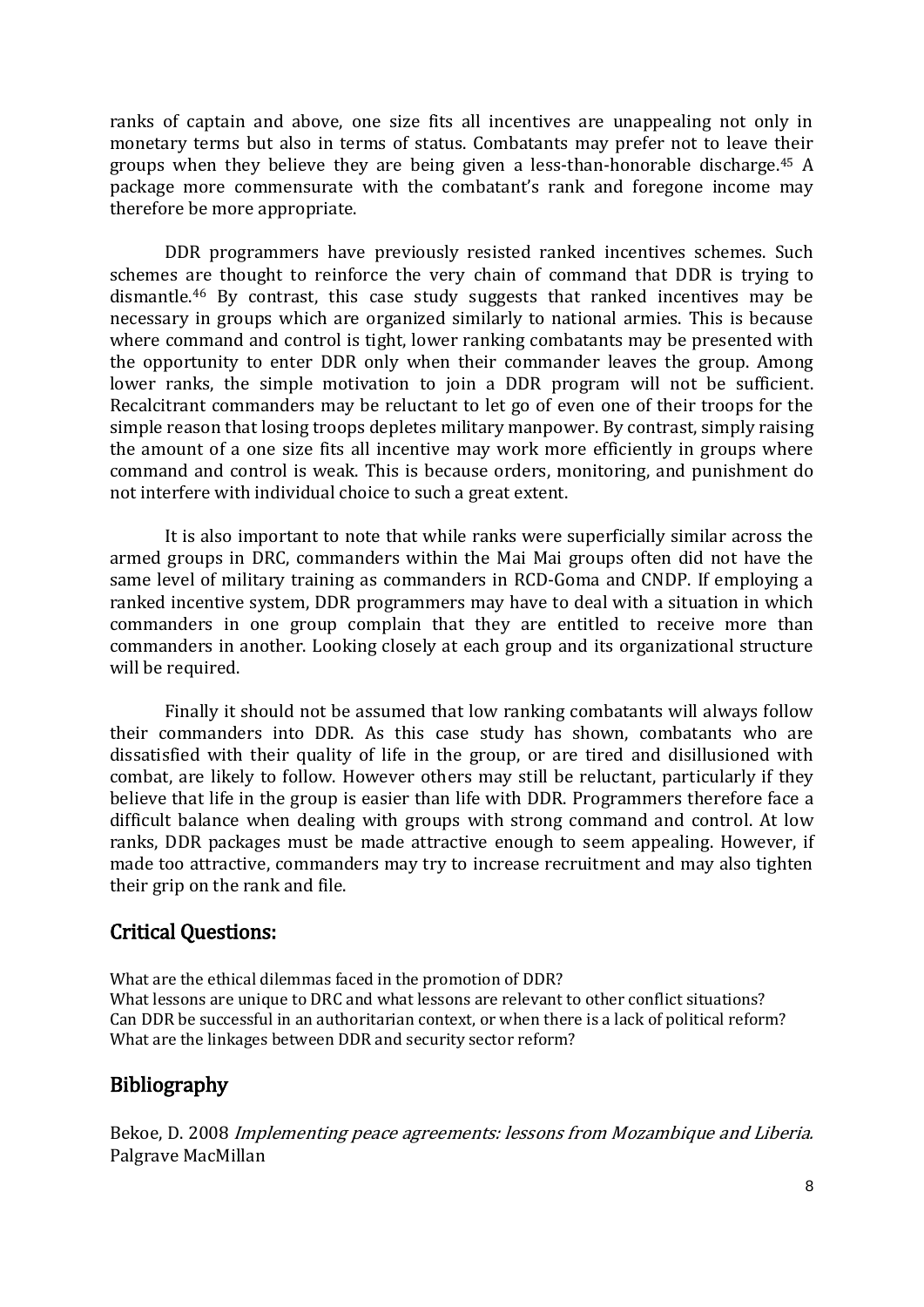Collier, P. and A. Hoeffler 2004 Greed and Grievance in Civil War, Oxford Economic Papers 56 (2004), 563-595

CONADER Manuel d'Exécution, December 2005 Available from author.

Department of the Army Pamphlet 10-1, June 1994 Organization and Functions. Headquarters Department of the Army, Washington DC.

Escola de cultura de pau, 2006 Analysis of disarmament, demobilization and reintegration (DDR) programmes existing in the world in 2005. Available at: [http://escolapau.uab.cat/img/programas/desarme/ddr001i.pdf,](http://escolapau.uab.cat/img/programas/desarme/ddr001i.pdf) accessed March 17, 2012

ICG Report, December 2000, Scramble for the Congo: Anatomy of an Ugly War. Kasongo, M. M. and P. Sebahara, 2006 Le désarmement, la demobilization et la reinsertion des combatants en RD Congo

Krska, V. (1997) Peacekeeping in Angola (UNAVEM I and II), International Peacekeeping, 4:1, pp75-97

Ndikumana and Emizet 2003 The Economics of Civil War: The Case of the Democratic Republic of Congo, in Collier, P. and N. Sambanis (eds.) *Understanding civil war:* evidence and analysis, Volume 1. World Bank Publications.

Programme National de Desarmement, Demobilisation et Reinsertion (PN-DDR) 2004, Gouvernement de la République Démocratique du Congo. Available from author

Programme National de Desarmement, Demobilisation et Reinsertion (PN-DDR), Rapport Annuel 2010. Available from author

Prunier, G. 2009 Africa's World War: Congo, the Rwandan genocide, and the making of a continental catastrophe. Oxford University Press

Ramsberger, P.F. and D.B. Bell, 2002 What we know about AWOL and Desertion : A review of the professional literature for policy makers and commanders. US Army Research Institute, Special Report 51

Reyntjens, F. 2009 The Great African War: Congo and Regional Geopolitics 1996-2006. Cambridge University Press

Rouw, H. and R. Willems 2010 Connecting Community Security and DDR: Experiences from Eastern DRC.

Turner, T. 2007 The Congo wars: conflict, myth and reality, Zed Books Limited UNDP Practice Note: DDR of Ex-Combatants. Available at: http://www.undp.org/cpr/whats\_new/ddr\_practice\_note.pdf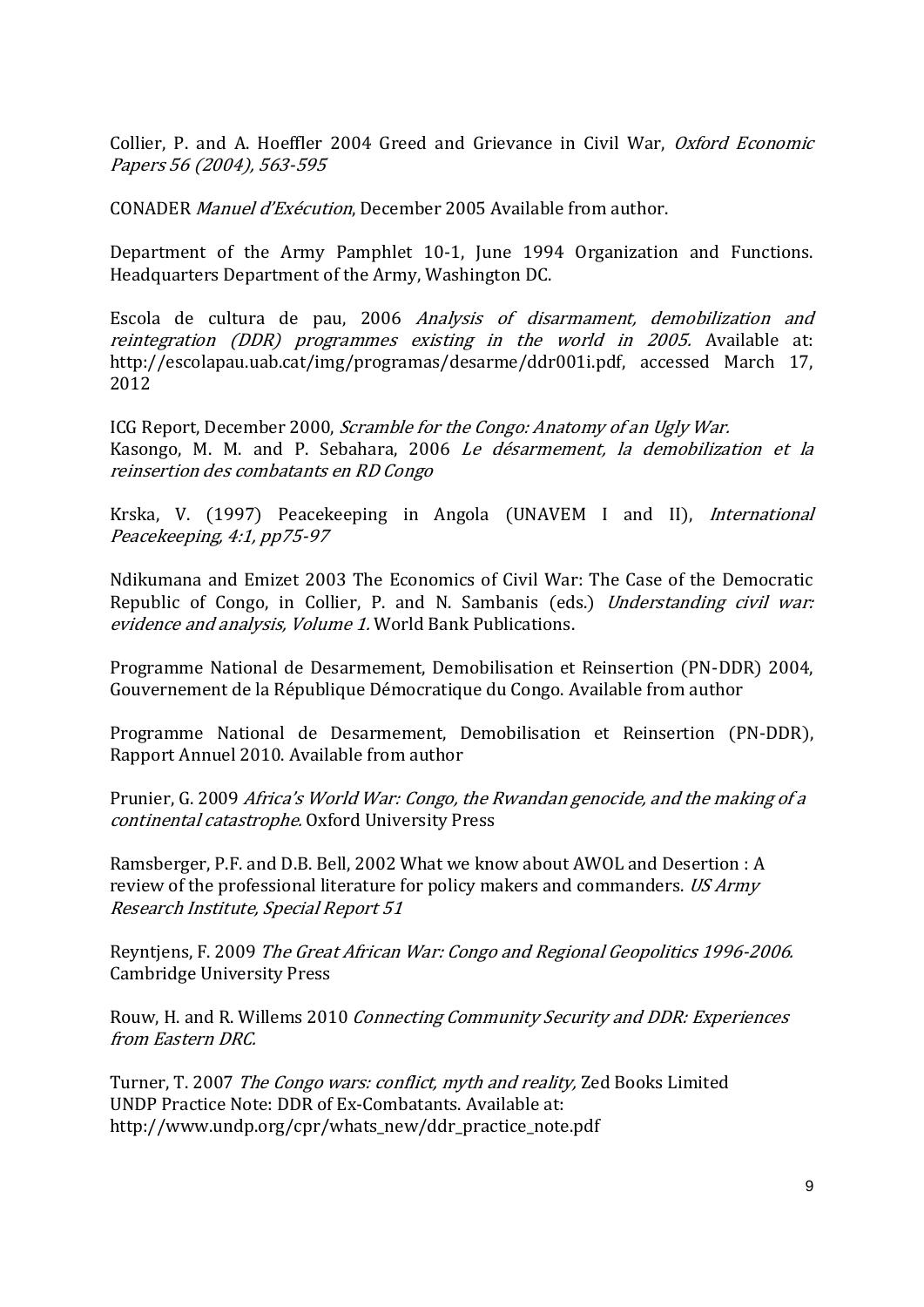United Nations Integrated DDR Standards. Available at: [http://www.unddr.org](http://www.unddr.org/)

United Nations Panel of Experts Report, November 2010. Available at http://www.un.org/sc/committees/1533/egroup.shtml

US Army Field Manual FM101-5, May 1997, Staff Organization and Operations Contents, 1-1. Headquarters Department of the Army, Washington DC. Weinstein, J.M. 2002 The Structure of Rebel Organizations Implications for Post-Conflict Reconstruction, Conflict Prevention and Reconstruction Unit, Dissemination Notes, June 2002, Number 4.

Weinstein, J.M. 2007 *Inside Rebellion: The politics of insurgent violence*, Cambridge University Press

World Bank, September 2009 DDR in the Democratic Republic of Congo: Program Update.

Wright, A. 2008 Ethnic identity in the DRC in Kotzé, D, and H. Solomon (eds.) The State of Africa: Post-Conflict Reconstruction and Development. Africa Institute of South Africa.

## Endnotes

1

<sup>1</sup> Programme National de Désarmement, Démobilisation et Réinsertion (PN-DDR) 2004, p20

<sup>2</sup> PN-DDR's Rapport Annuel 2010, p11. This statistic refers to individuals passing through government-led programs of DDR.

<sup>3</sup> See the UN Integrated DDR standards 2.10, page 8; UNDP Practice Note: DDR of Ex-combatants 5.1.3

<sup>4</sup> This was the case in Sierra Leone (1999) and Uganda (1992)

<sup>5</sup> This occurred in Chad (1992), Mozambique (1994) and Rwanda (1997 and 2002)

<sup>6</sup> Normally this is assumed because reintegration cannot be imposed by force.

<sup>7</sup> Escola de Cultura de pau: Analysis 2006: 8

<sup>8</sup> Collier and Hoeffler 2004; Weinstein 2002, 2007

<sup>9</sup> Bekoe 2008, p74; Krska 1997, p87

<sup>10</sup> I do not focus on the more informal DDR programs led by UNDP.

<sup>11</sup> US Army Field Manual FM101-5, May 1997

<sup>12</sup> Rwandan President Paul Kagame admitted this in a Washington Post interview, July 1997

<sup>13</sup> Allied Democratic Forces for the Liberation of Congo

<sup>14</sup> Turner 2007, p76

<sup>15</sup> Prunier 2009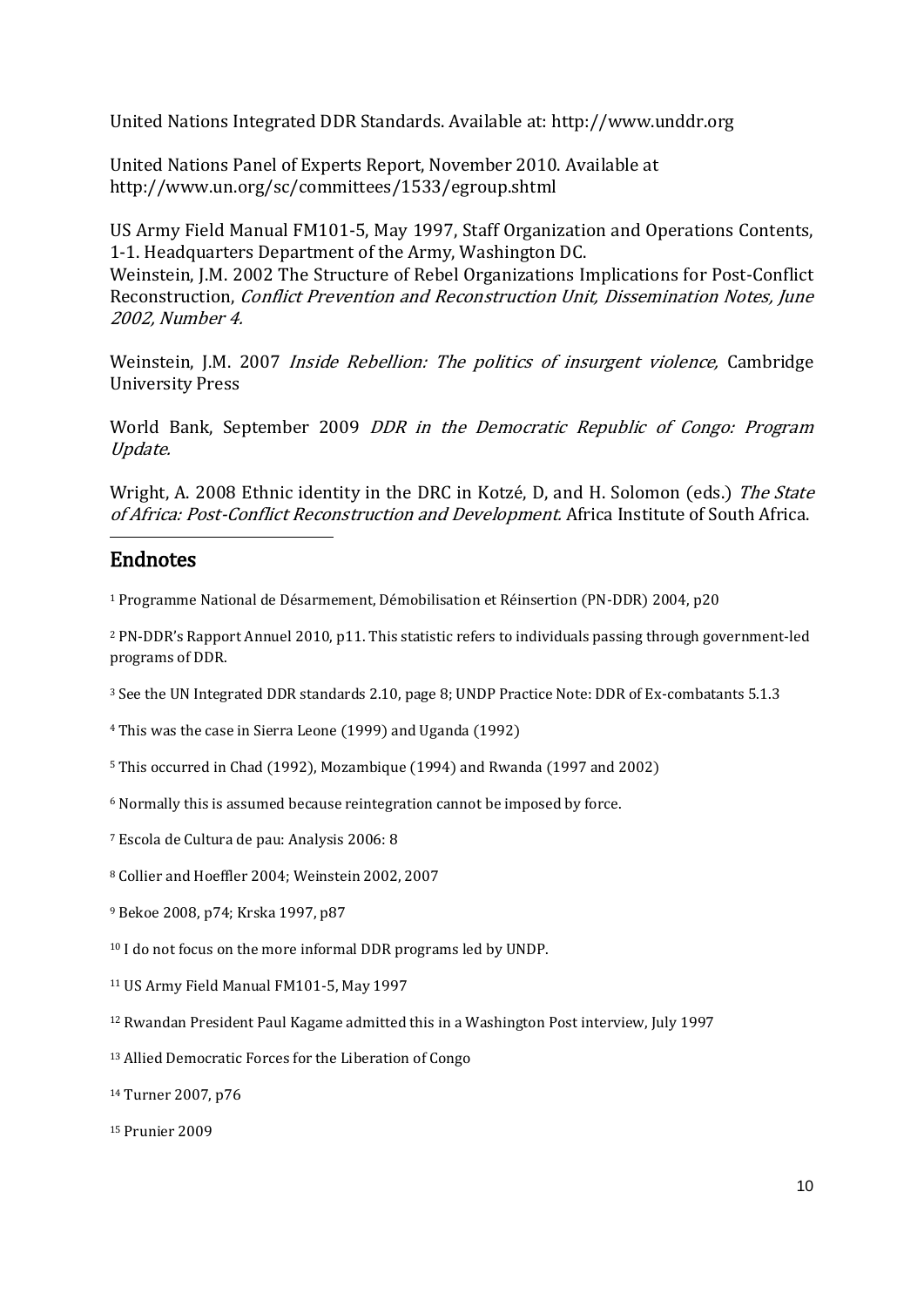<sup>16</sup> At independence DRC was known as the Republic of Congo. Mobutu renamed the country Zaire in 1971.

- Ndikumana and Emizet 2003, p21
- Wright, 2008, p90

**.** 

- Reyntjens 2009 Chapter 4. Uganda and Angola also supported AFDL.
- Reyntjens, 1999, p245
- Prunier 2009, p196
- On Rwandan and Ugandan involvement, see ICG Report, December 2000
- Turner 2007, p5
- These include RCD-K/ML, RCD-N, and MLC.
- Global and Inclusive Agreement on Transition in the DRC, 16 December 2002
- FARDC Armed Forces of the DRC
- CONADER National Committee for DDR
- CONADER Manuel d'Execution, December 2005 ; Kasongo and Sebahara, 2006
- CNDP National Congress for the Defense of the People
- Internal MONUSCO document.
- UN Panel of Experts Report, November 2010, para. 45
- World Bank, September 2009, p4
- Internal MONUSCO document
- This generic model is taken from the U.S. Department of the Army Pamphlet 10-1, June 1994
- Adapted from Department of the Army Pamphlet 10-1, June 1994.
- Rouw and Willems 2010, p23
- World Bank, September 2009, p3-4
- US Army Field Manual FM101-5, May 1997.
- Correspondence with former S3 officer in the US Army

 Examples are the French military parade held on July 14th, and the Soviet parades previously held on November 7th.

This is a reference to remedies produced by local witch doctors which the Mai Mai applied to their skin.

<sup>42</sup> A study of the US Army shows that many desertions occur when combats take leave and don't come back. See Ramsberger and Bell, 2002

Collier and Hoeffler, 2004, Weinstein, 2002, 2007